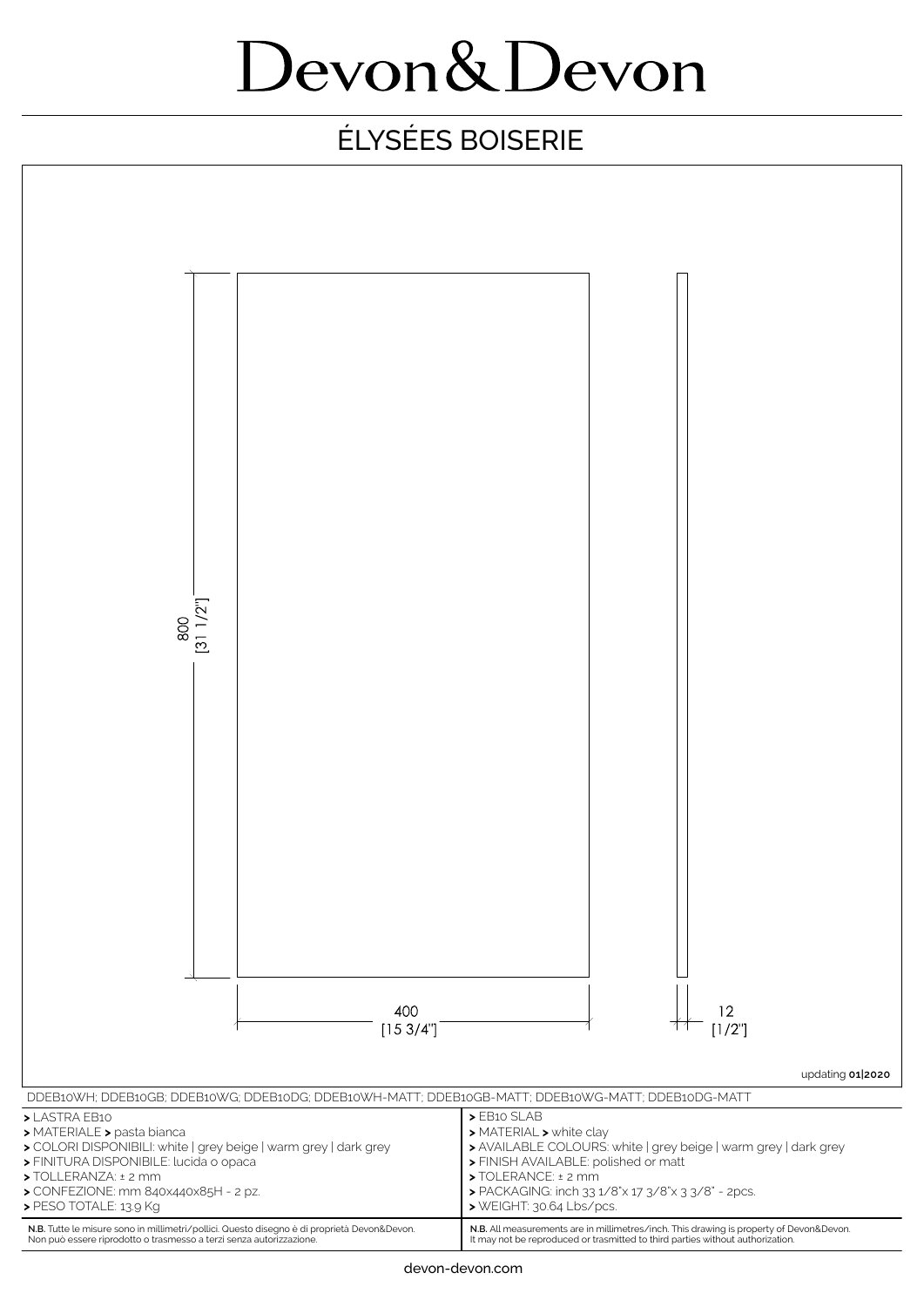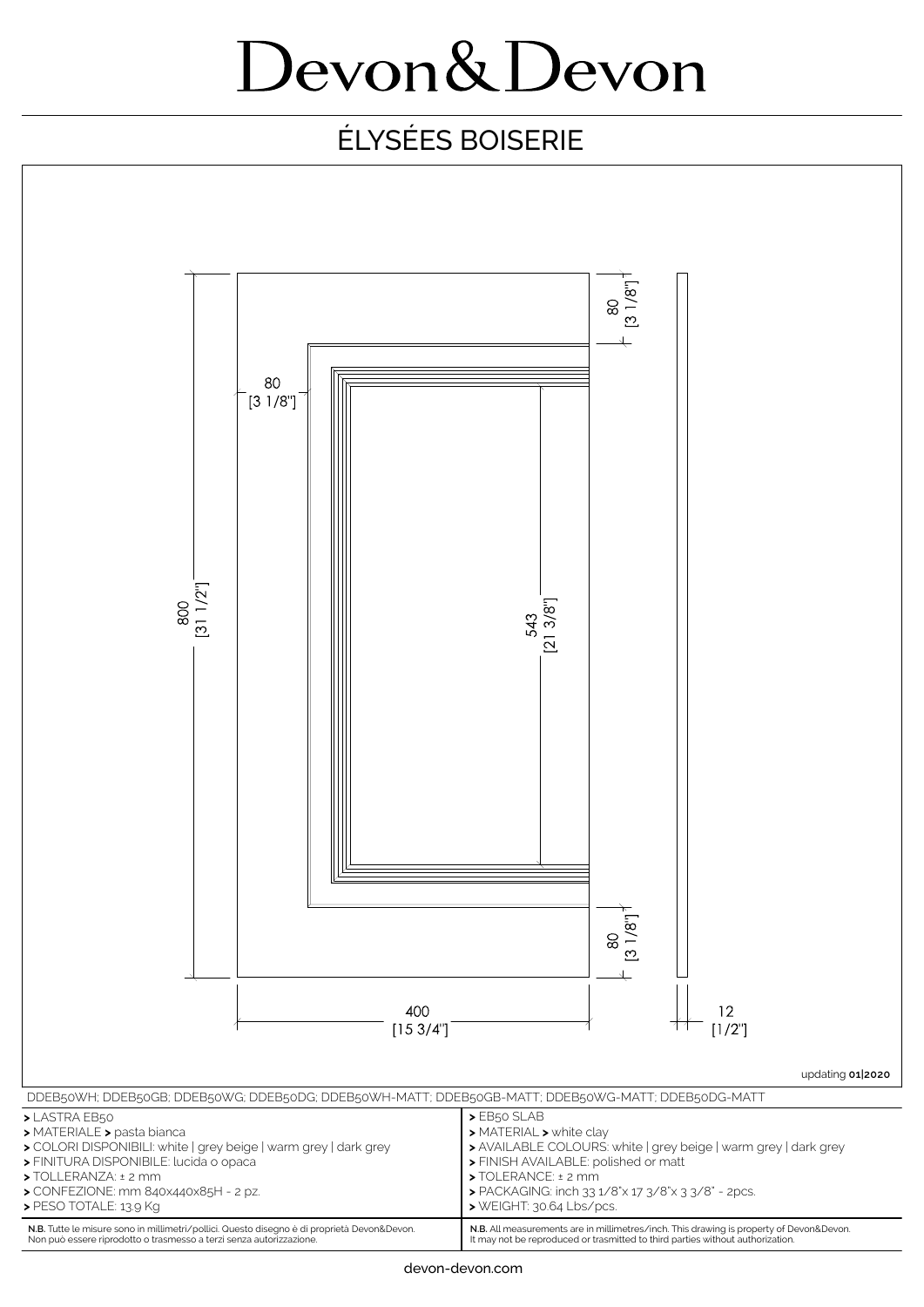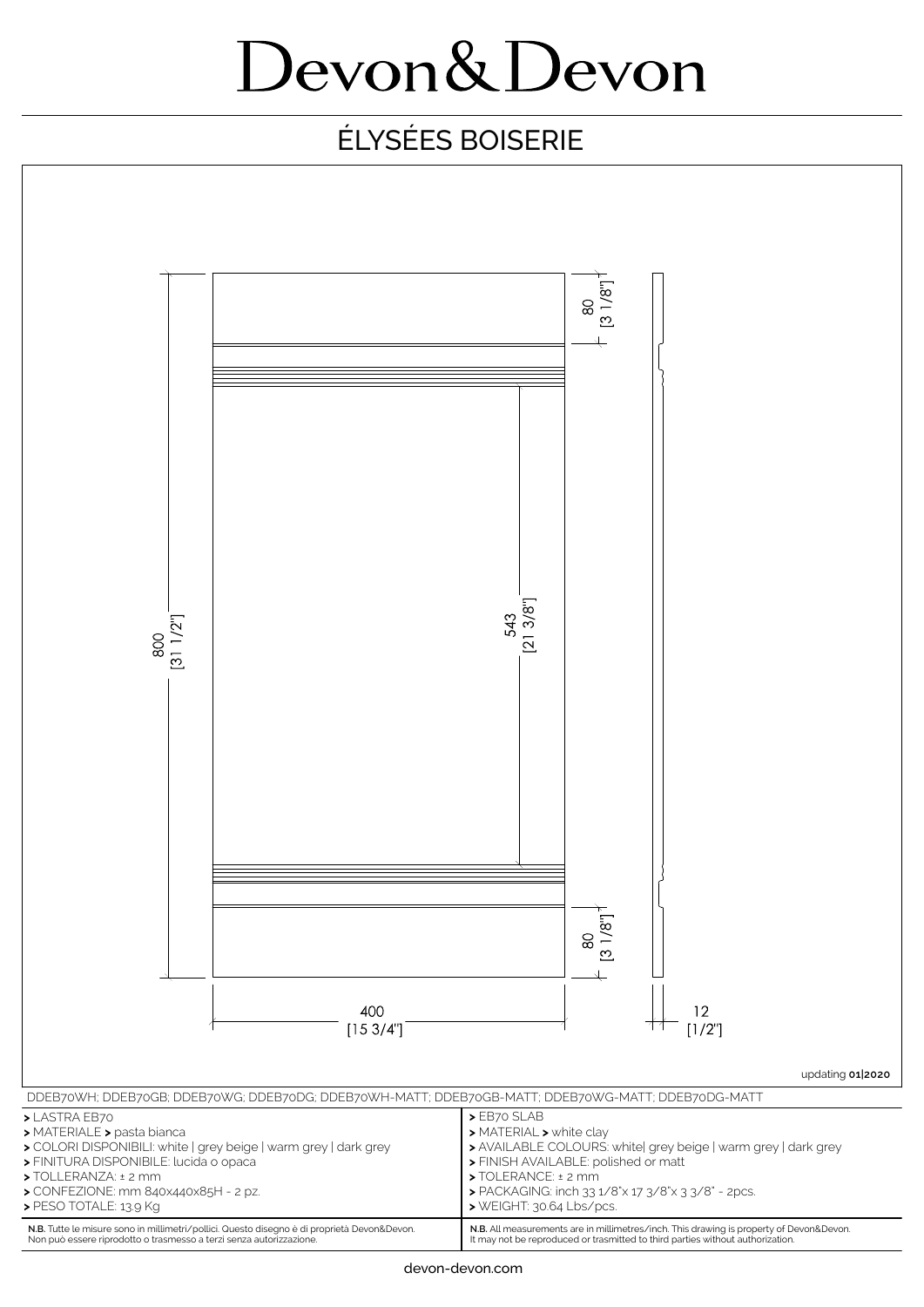

| DDEBLISTWH: DDEBLISTGB: DDEBLISTWG: DDEBLISTDG: DDEBLISTWH-MATT: DDEBLISTGB-MATT: DDEBLISTWG-MATT: DDEBLISTDG-MATT |                                                                                         |
|--------------------------------------------------------------------------------------------------------------------|-----------------------------------------------------------------------------------------|
| > LISTELLO PER LASTRA                                                                                              | > END PANEL FOR SLAB                                                                    |
| > MATERIALE > pasta bianca                                                                                         | > MATERIAL > white clay                                                                 |
| > COLORI DISPONIBILI: white   grey beige   warm grey   dark grey                                                   | > AVAILABLE COLOURS: white   grey beige   warm grey   dark grey                         |
| > FINITURA DISPONIBILE: lucida o opaca                                                                             | > FINISH AVAILABLE: polished or matt                                                    |
| $\triangleright$ TOLLERANZA: $\pm$ 2 mm                                                                            | $\triangleright$ TOLERANCE: $\pm$ 2 mm                                                  |
| > CONFEZIONE: pezzi singoli                                                                                        | > PACKAGING: loose pieces                                                               |
| > PESO TOTALE: 0.08 Kg/pz.                                                                                         | > WEIGHT: 0.17 Lbs/pcs.                                                                 |
| N.B. Tutte le misure sono in millimetri/pollici. Questo disegno è di proprietà Devon&Devon.                        | N.B. All measurements are in millimetres/inch. This drawing is property of Devon&Devon. |
| Non può essere riprodotto o trasmesso a terzi senza autorizzazione.                                                | It may not be reproduced or trasmitted to third parties without authorization.          |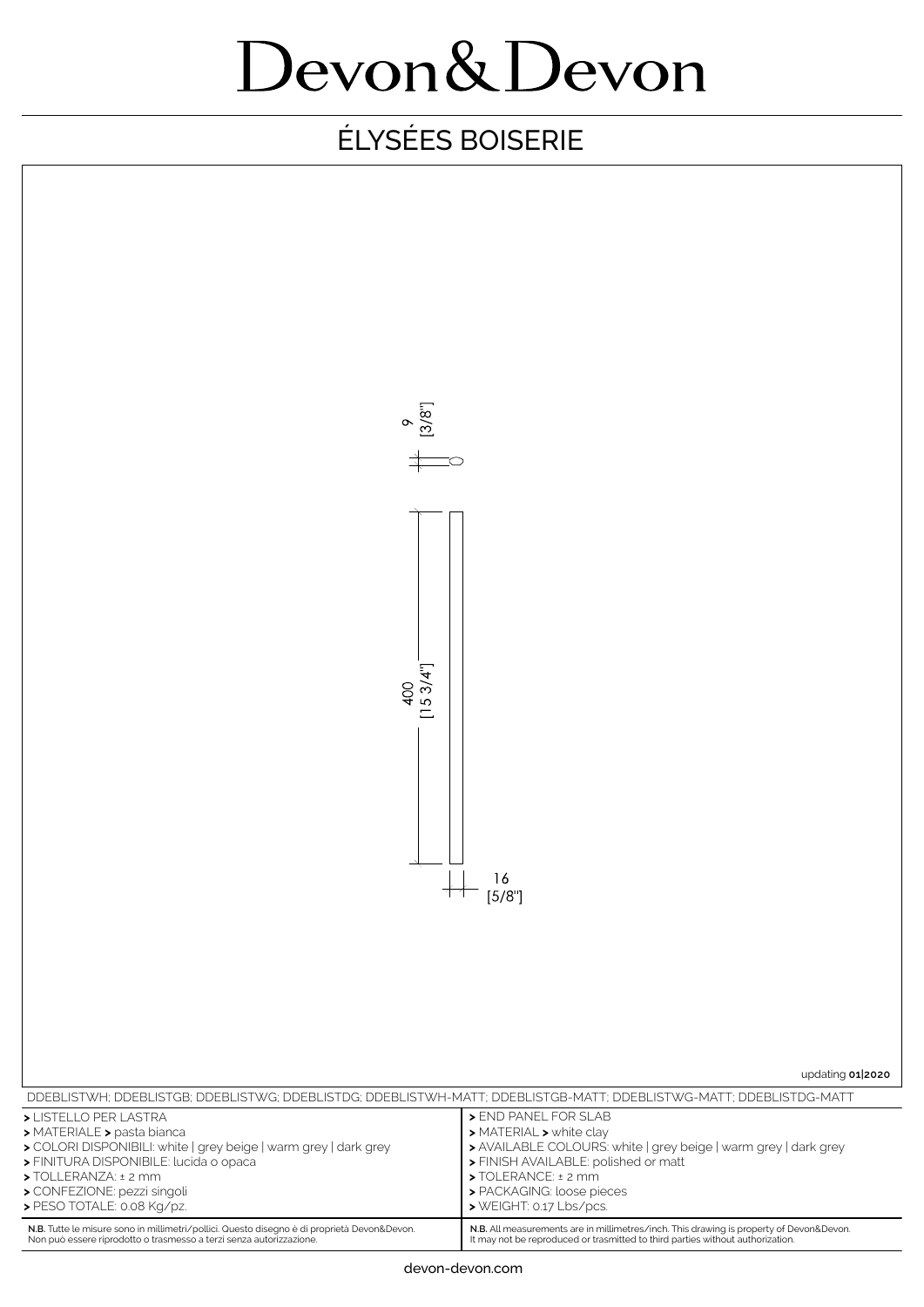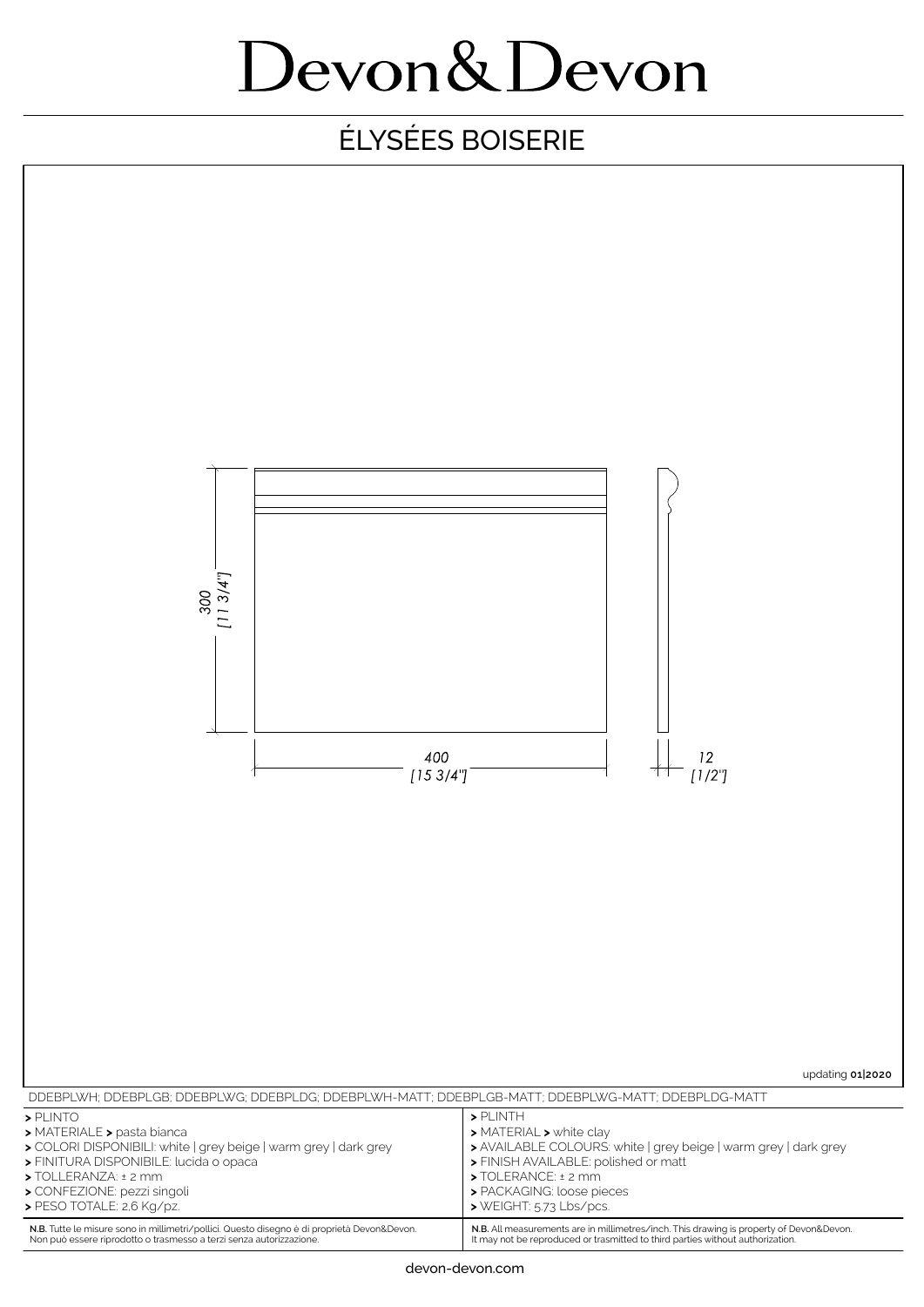| $23$<br>[7/8"]                                                                                                                                                                                                                                     |                                                                                                                                                                                                                                             |
|----------------------------------------------------------------------------------------------------------------------------------------------------------------------------------------------------------------------------------------------------|---------------------------------------------------------------------------------------------------------------------------------------------------------------------------------------------------------------------------------------------|
| $^{23}_{[7/8"]}$                                                                                                                                                                                                                                   |                                                                                                                                                                                                                                             |
|                                                                                                                                                                                                                                                    |                                                                                                                                                                                                                                             |
| [113/4"]<br>300                                                                                                                                                                                                                                    |                                                                                                                                                                                                                                             |
|                                                                                                                                                                                                                                                    |                                                                                                                                                                                                                                             |
|                                                                                                                                                                                                                                                    |                                                                                                                                                                                                                                             |
|                                                                                                                                                                                                                                                    |                                                                                                                                                                                                                                             |
|                                                                                                                                                                                                                                                    |                                                                                                                                                                                                                                             |
| updating 01 2020                                                                                                                                                                                                                                   |                                                                                                                                                                                                                                             |
| DDEBTEPLWH; DDEBTEPLGB; DDEBTEPLWG; DDEBTEPLDG; DDEBTEPLWH-MATT; DDEBTEPLGB-MATT; DDEBTEPLWG-MATT; DDEBTEPLDG-MATT                                                                                                                                 |                                                                                                                                                                                                                                             |
| >TERMINALE PLINTO<br>> MATERIALE > pasta bianca<br>> COLORI DISPONIBILI: white   grey beige   warm grey   dark grey<br>> FINITURA DISPONIBILE: lucida o opaca<br>> TOLLERANZA: ± 2 mm<br>> CONFEZIONE: pezzi singoli<br>> PESO TOTALE: 0.35 Kg/pz. | > END PIECE FOR PLINTH<br>> MATERIAL > white clay<br>> AVAILABLE COLOURS: white   grey beige   warm grey   dark grey<br>> FINISH AVAILABLE: polished or matt<br>> TOLERANCE: ± 2 mm<br>> PACKAGING: loose pieces<br>> WEIGHT: 1.65 Lbs/pcs. |
| N.B. Tutte le misure sono in millimetri/pollici. Questo disegno è di proprietà Devon&Devon.<br>Non può essere riprodotto o trasmesso a terzi senza autorizzazione.                                                                                 | N.B. All measurements are in millimetres/inch. This drawing is property of Devon&Devon.<br>It may not be reproduced or trasmitted to third parties without authorization.                                                                   |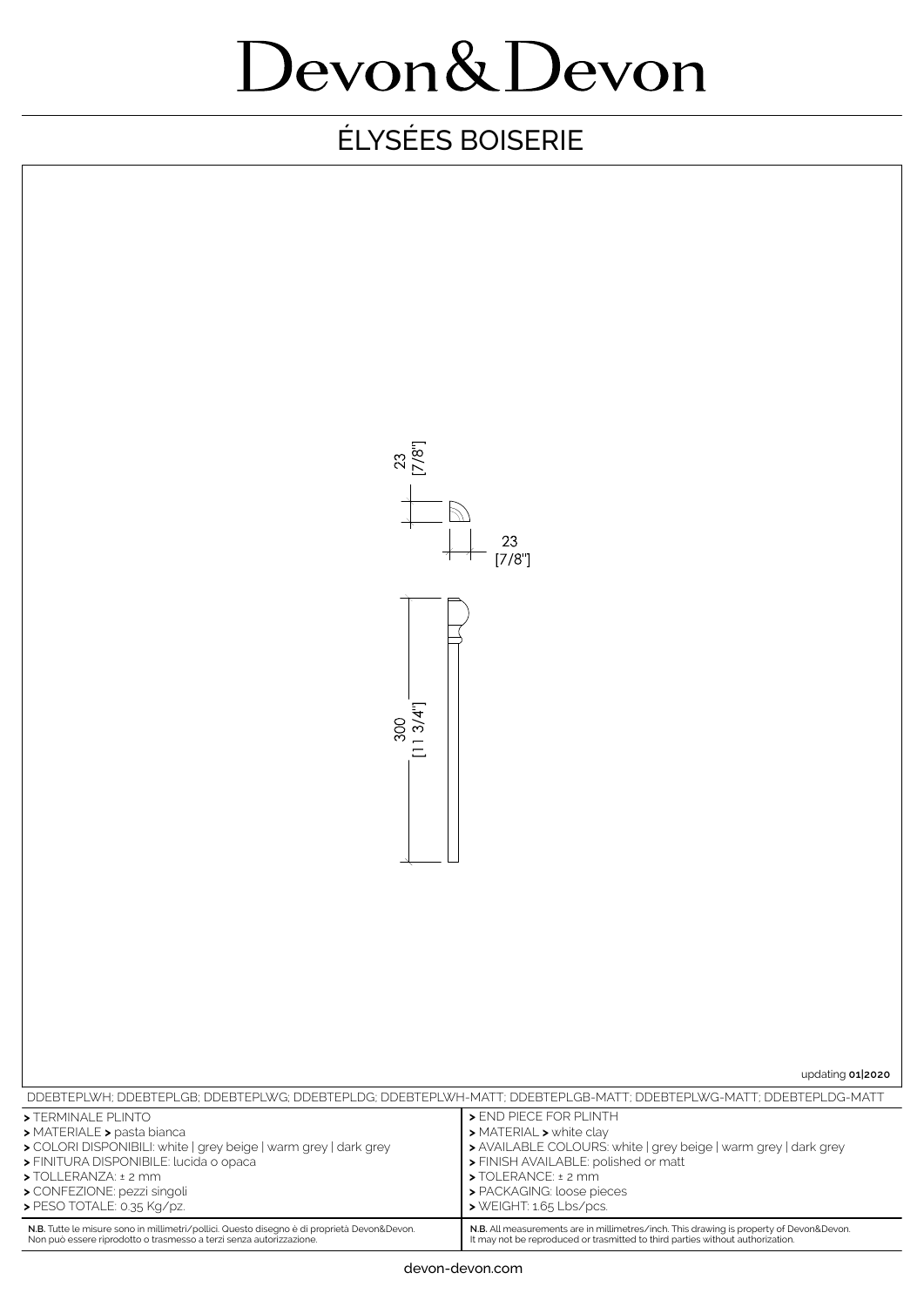